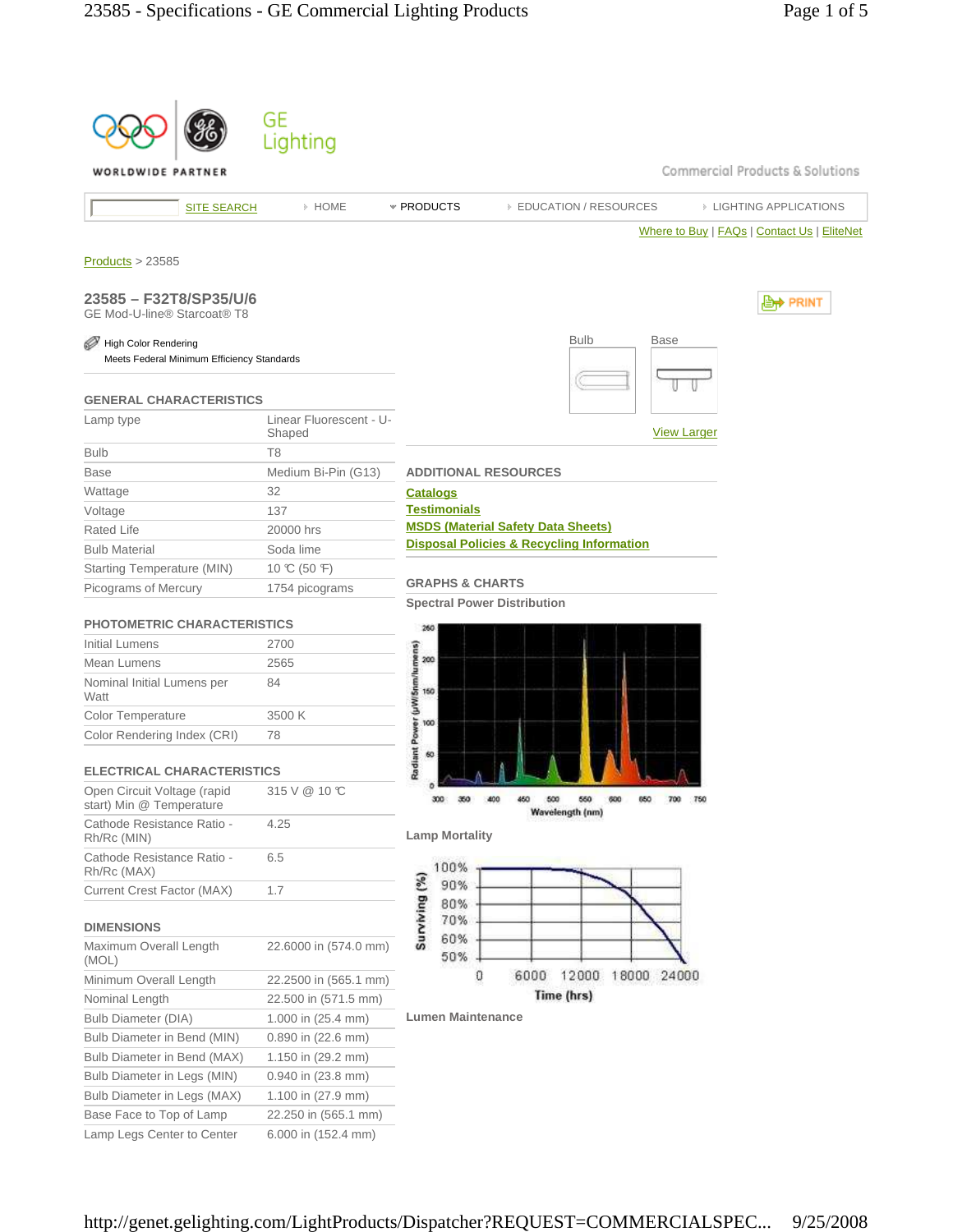| ۹ | <b>STATE</b> |
|---|--------------|

| <b>PRODUCT INFORMATION</b>          |                   |
|-------------------------------------|-------------------|
| Product Code                        | 23585             |
| Description                         | F32T8/SP35/U/6    |
| ANSI Code                           | 78901-ANSI-4027-1 |
| Standard Package                    | Case              |
| Standard Package GTIN               | 10043168235850    |
| <b>Standard Package Quantity</b>    | 12                |
| Sales Unit                          | Unit              |
| No Of Items Per Sales Unit          | 1                 |
| No Of Items Per Standard<br>Package | 12                |
| UPC                                 | 043168235853      |



# **YOU MIGHT ALSO BE INTERESTED IN...**

#### **For Better Light**

GE Ecolux® Mod-U-line® Starcoat® T8 Product code: 72112

• Passes TCLP, which can lower disposal costs.

# COMPARE

# **COMPATIBLE GE BALLASTS**

| Product<br>Code | <b>Description</b>          | # of<br><b>Bulbs</b> | Power<br>Factor | <b>Ballast</b><br>Factor |
|-----------------|-----------------------------|----------------------|-----------------|--------------------------|
| 80353           | B132R120V5                  | 1                    | 90.0            | 0.88                     |
| 80355           | B232SR120V5                 | $\overline{2}$       | 90.0            | 0.88                     |
| 80362           | B232SR277S50                | $\overline{2}$       | 90.0            | 0.88                     |
| 80356           | B232SR277V5                 | $\overline{2}$       |                 | 0.88                     |
| 80357           | B332SR120V5                 | 3                    | 90.0            | 0.88                     |
| <u>80358</u>    | B332SR277V5                 | 3                    | 90.0            | 0.88                     |
| <u> 23680</u>   | GE-132-120-N                | 1                    | 99.0            | 0.87                     |
| 24161           | GE-132-120-N-<br>84T        | 1                    | 99.0            | 0.87                     |
| <u> 23681</u>   | GE-132-277-N                | 1                    | 99.0            | 0.87                     |
| 24162           | GE-132-277-N-<br>84T        | 1                    | 99.0            | 0.87                     |
| 72258           | GE132MAX-<br>L/ULTRA        | 1                    | 99.0            | 0.77                     |
| 72259           | GE132MAX-<br>N/ULTRA        | 1                    | 99.0            | 0.87                     |
| 30189           | GE-132-MV-N                 | 1                    | 99.0            | 0.87                     |
| 72269           | GE-132-MV-N                 | 1                    | 99.0            | 0.87                     |
| 30268           | GE-132-MV-N-<br>42T         | 1                    | 99.0            | 0.87                     |
| 72270           | GE-132-MV-N-<br>42T         | 1                    | 99.0            | 0.87                     |
| 23671           | GE-232-120-N                | 1                    | 99.0            | 0.94                     |
| 24163           | GE-232-120-N-<br>84T        | 1                    | 99.0            | 0.94                     |
| <u> 29621</u>   | GE-232-120-PS-N             | 1                    | 99.0            | 1.03                     |
| <u>97782</u>    | GE232-120-RES               | 1                    | 48.0            | 0.99                     |
| 71037           | GE232-120RES-<br><b>DIY</b> | 1                    | 48.0            | 0.99                     |
| <u> 23672</u>   | GE-232-277-N                | $\overline{2}$       | 99.0            | 0.94                     |
| 24164           | GE-232-277-N-<br>84T        | 2                    | 99.0            | 0.94                     |
| 29622           | GE-232-277-PS-N             | 1                    | 95.0            | 1.03                     |
| 29632           | GE-232-277PS-N-<br>Τ        | 1                    | 95.0            | 1.03                     |
| 47548           | GE232MAX-H-<br>42T          | 1                    | 99.0            | 1.15                     |
| 49775           | GE232MAX-<br><b>H/ULTRA</b> | 1                    | 99.0            | 1.15                     |
| 72263           | GE232MAX-L-42T              | 1                    | 99.0            | 0.77                     |

# \*Click on product for more specification details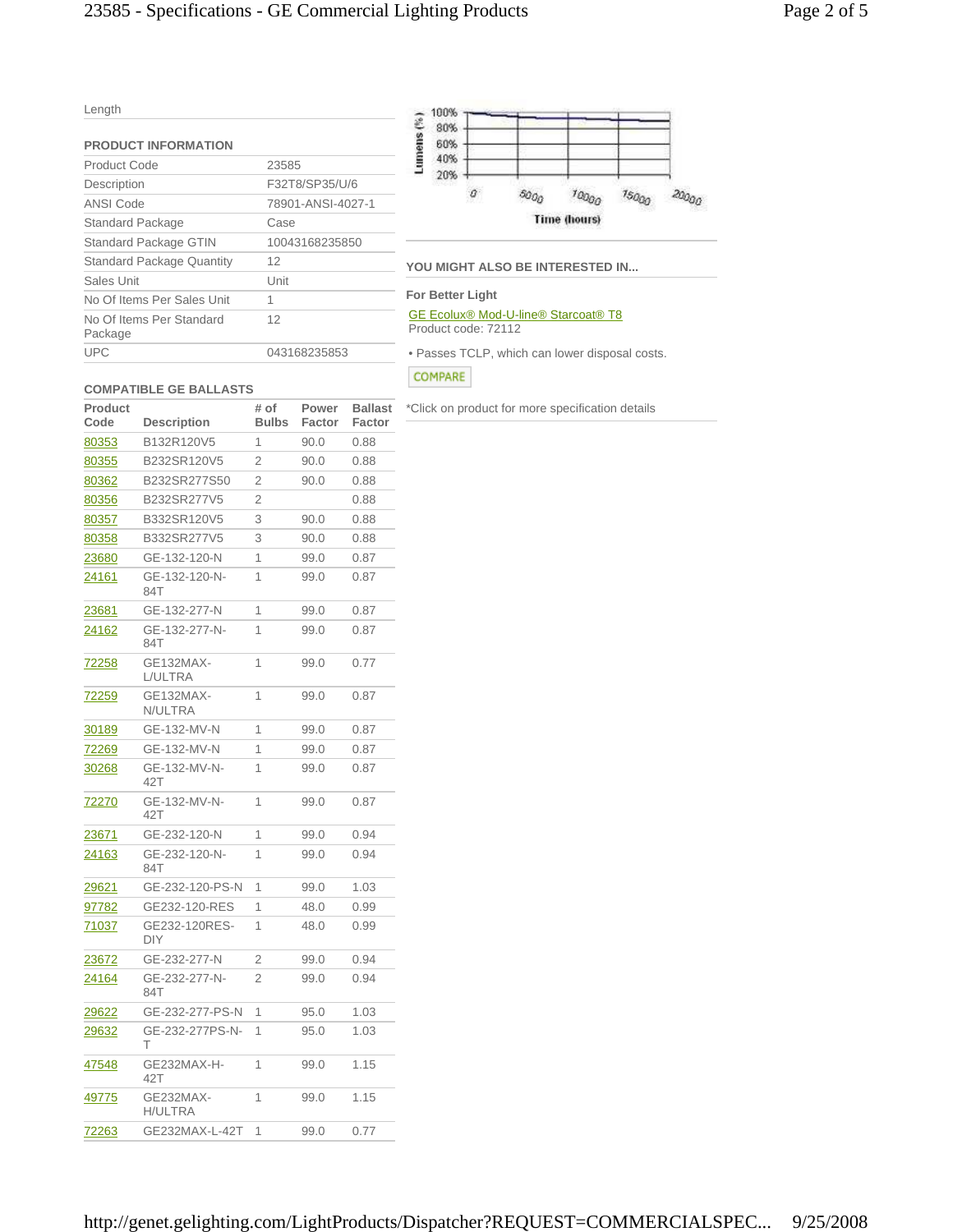| <u>49707</u>  | GE232MAX-<br>L/ULTRA        | 1 | 99.0 | 0.77 |
|---------------|-----------------------------|---|------|------|
| <u>72262</u>  | GE232MAX-<br>L/ULTRA        | 1 | 99.0 | 0.77 |
| 71421         | GE232MAX-N+                 | 1 | 99.0 | 1.0  |
| 72267         | GE232MAX-N-<br>42T          | 1 | 99.0 | 0.87 |
| 31052         | GE232MAX-N-<br>42T          | 1 | 99.0 | 0.87 |
| <u>72264</u>  | GE232MAX-<br>N/AMP          | 1 | 99.0 | 0.87 |
| <u>72265</u>  | GE232MAX-<br>N/CTR          | 1 | 99.0 | 0.87 |
| <u> 23940</u> | GE232MAX-N-<br>DIY          | 1 | 99.0 | 0.87 |
| 72268         | GE232MAX-N-<br>DIY          | 1 | 99.0 | 0.87 |
| <u>72266</u>  | GE232MAX-<br>N/ULTRA        | 1 | 99.0 | 0.87 |
| <u>30198</u>  | GE-232-MV-H                 | 1 | 99.0 | 1.34 |
| 30275         | GE-232-MV-H-<br>42T         | 1 | 99.0 | 1.34 |
| 30247         | GE-232-MV-L                 | 1 | 99.0 | 0.93 |
| 72273         | GE-232-MV-L                 | 1 | 99.0 | 0.93 |
| 72274         | GE-232-MV-L-42T             | 1 | 99.0 | 0.93 |
| 72275         | GE-232-MV-N                 | 1 | 99.0 | 1.08 |
| 72276         | GE-232-MV-N-<br>42T         | 1 | 99.0 | 1.08 |
| <u>72277</u>  | GE232MV-N-DIY               | 1 | 99.0 | 1.08 |
| 97709         | GE-232MV-N-DIY              | 1 | 99.0 | 1.02 |
| 29675         | GE-232-MVPS-H               | 1 | 98.0 | 1.37 |
| <u>29651</u>  | GE-232-MV-PS-<br>H-T        | 1 | 98.0 | 1.37 |
| 96720         | GE232-MVPS-L                | 1 | 98.0 | 0.81 |
| 96714         | GE232-MVPS-N                | 1 | 98.0 | 1.05 |
| 29671         | GE-232-MVPS-XL              | 1 | 98.0 | 0.7  |
| 23673         | GE-332-120-N                | 2 | 99.0 | 0.94 |
| 24165         | GE-332-120-N-<br>84T        | 2 | 99.0 | 0.94 |
| 29623         | GE-332-120-PS-N             | 2 | 99.0 | 1.0  |
| <u> 29633</u> | GE-332-120PS-N-<br>т        | 2 | 99.0 | 1.0  |
| 23674         | GE-332-277-N                | 2 | 99.0 | 0.94 |
| <u> 24166</u> | GE-332-277-N-<br>84T        | 2 | 99.0 | 0.94 |
| 29624         | GE-332-277-PS-N             | 2 | 97.0 | 1.0  |
| 47549         | GE332MAX-H-<br>42T          | 2 | 99.0 | 1.15 |
| 71715         | GE332MAX-H-<br>42T          | 2 | 99.0 | 1.29 |
| 97713         | GE332MAX-<br>HSL84T         | 2 | 99.0 | 1.15 |
| 71714         | GE332MAX-<br><b>H/ULTRA</b> | 2 | 99.0 | 1.29 |
| <u>71718</u>  | GE332MAX-L-42T              | 2 | 99.0 | 0.89 |
| 71717         | GE332MAX-<br>L/ULTRA        | 2 | 99.0 | 0.89 |
| 49708         | GE332MAX-<br>L/ULTRA        | 2 | 99.0 | 0.77 |
| 71422         | GE332MAX-N+                 | 2 | 99.0 | 1.0  |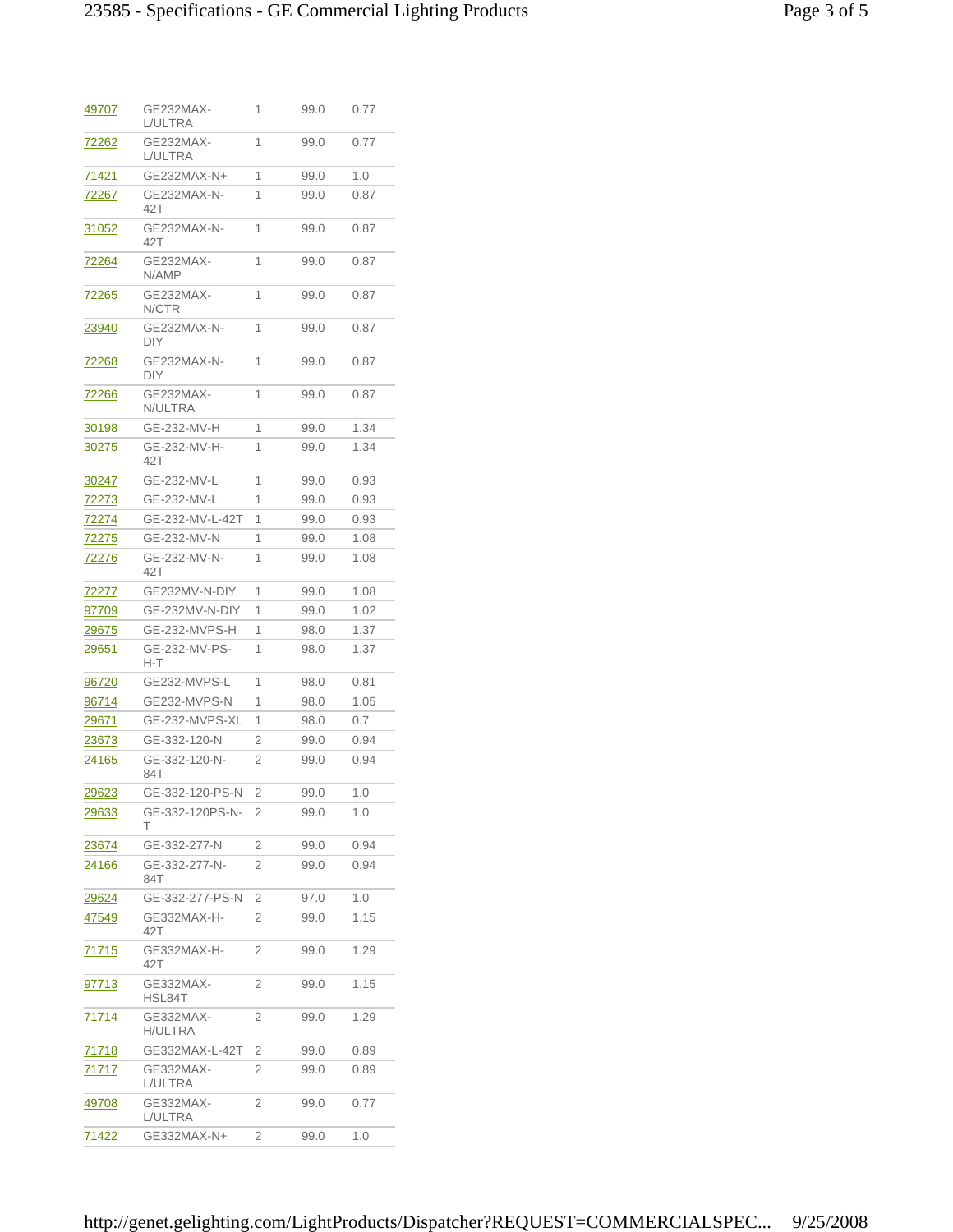| <u>31053</u>  | GE332MAX-N-<br>42T        | 2              | 99.0 | 0.87 |
|---------------|---------------------------|----------------|------|------|
| 71721         | GE332MAX-N-<br>42T        | 2              | 99.0 | 0.97 |
| 97657         | GE332MAX-<br>N/CTR        | $\overline{2}$ | 99.0 | 0.87 |
| 71720         | GE332MAX-<br>N/CTR        | 2              | 99.0 | 0.97 |
| <u> 23941</u> | GE332MAX-N-<br><b>DIY</b> | 2              | 99.0 | 0.87 |
| <u>71722</u>  | GE332MAX-N-<br>DIY        | 2              | 99.0 | 0.97 |
| 71719         | GE332MAX-<br>N/ULTRA      | 2              | 99.0 | 0.97 |
| 49773         | GE332MAX-<br>N/ULTRA      | 2              | 99.0 | 0.87 |
| <u>30199</u>  | GE-332-MV-H               | 2              | 99.0 | 1.27 |
| <u>30296</u>  | GE-332-MV-H-<br>42T       | 2              | 99.0 | 1.27 |
| <u>30255</u>  | GE-332-MV-L               | 2              | 99.0 | 0.87 |
| 30192         | GE-332-MV-N               | 2              | 99.0 | 0.96 |
| 30270         | GE-332-MV-N-<br>42T       | 2              | 99.0 | 0.96 |
| 97710         | GE-332MV-N-DIY            | 2              | 99.0 | 0.96 |
| 29676         | GE-332-MVPS-H             | 2              | 98.0 | 1.28 |
| <u>96721</u>  | GE332-MVPS-L              | 2              | 98.0 | 0.77 |
| <u>96715</u>  | GE332-MVPS-N              | 2              | 98.0 | 0.98 |
| 29672         | GE-332-MVPS-XL            | 2              | 98.0 | 0.64 |
| 23675         | GE-432-120-N              | 3              | 0.94 | 0.94 |
| 24167         | GE-432-120-N-<br>84T      | 3              | 99.0 | 0.94 |
| <u> 29625</u> | GE-432-120-PS-N           | 3              | 99.0 | 0.96 |
| 29635         | GE-432-120PS-N-<br>т      | 3              | 99.0 | 0.96 |
| 97783         | GE432-120-RES             | 3              | 5.0  | 0.88 |
| 71038         | GE432-120RES-<br>DIY.     | 3              | 5.0  | 0.88 |
| 23676         | GE-432-277-N              | 3              |      | 0.94 |
| 24168         | GE-432-277-N-<br>84T      | 3              | 99.0 | 0.94 |
| 71724         | GE432MAX-H-<br>42T        | 3              | 99.0 | 1.28 |
| 49777         | GE432MAX-<br>H/ULTRA      | 3              | 99.0 | 1.15 |
| <u>71723</u>  | GE432MAX-<br>H/ULTRA      | 3              | 99.0 | 1.28 |
| <u>71726</u>  | GE432MAX-L-42T            | 3              | 99.0 | 0.88 |
| <u>71725</u>  | GE432MAX-<br>L/ULTRA      | 3              | 99.0 | 0.88 |
| <u>71423</u>  | GE432MAX-N+               | 3              | 99.0 | 1.15 |
| 31054         | GE432MAX-N-<br>42T        | 3              | 99.0 | 0.87 |
| <u>97658</u>  | GE432MAX-<br>N/CTR        | 3              | 99.0 | 0.87 |
| 71728         | GE432MAX-<br>N/CTR        | 3              | 99.0 | 0.94 |
| 71730         | GE432MAX-N-<br>DIY        | 3              | 99.0 | 0.94 |
| <u>49774</u>  | GE432MAX-<br>N/ULTRA      | 3              | 99.0 | 0.87 |